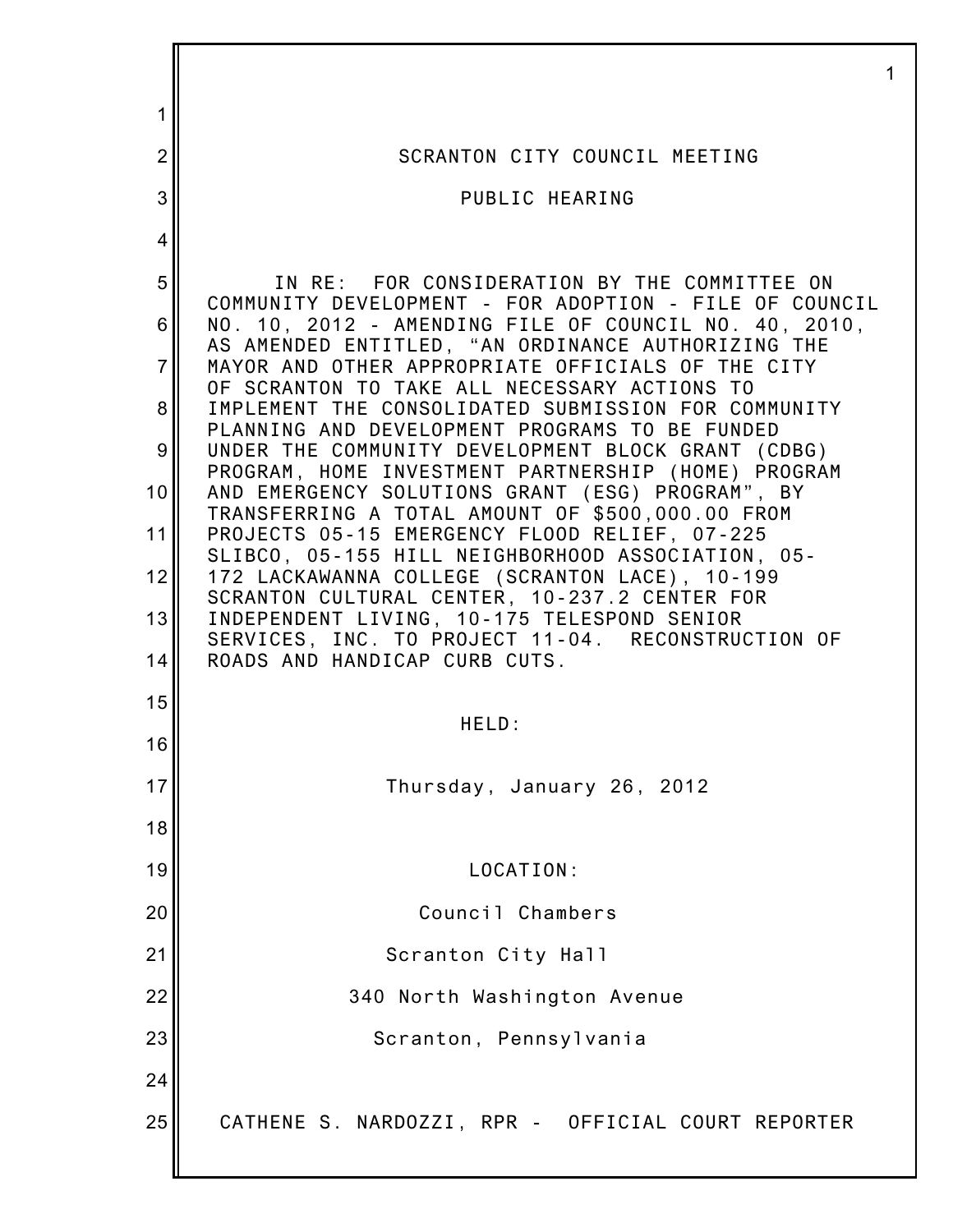| 1                | CITY OF SCRANTON COUNCIL:           |
|------------------|-------------------------------------|
| $\boldsymbol{2}$ |                                     |
| 3                | JANET EVANS, PRESIDENT              |
| $\overline{4}$   |                                     |
| 5                | PAT ROGAN, VICE-PRESIDENT           |
| $\,6$            |                                     |
| $\overline{7}$   | ROBERT MCGOFF                       |
| 8                |                                     |
| $\boldsymbol{9}$ | FRANK JOYCE                         |
| 10               |                                     |
| 11               | JOHN LOSCOMBE                       |
| 12               |                                     |
| 13               | NANCY KRAKE, CITY CLERK             |
| 14               |                                     |
| 15               | CATHY CARRERA, ASSISTANT CITY CLERK |
| 16               |                                     |
| 17               | BOYD HUGHES, SOLICITOR              |
| 18               |                                     |
| 19               |                                     |
| 20               |                                     |
| 21               |                                     |
| 22               |                                     |
| 23               |                                     |
| 24               |                                     |
| 25               |                                     |
|                  |                                     |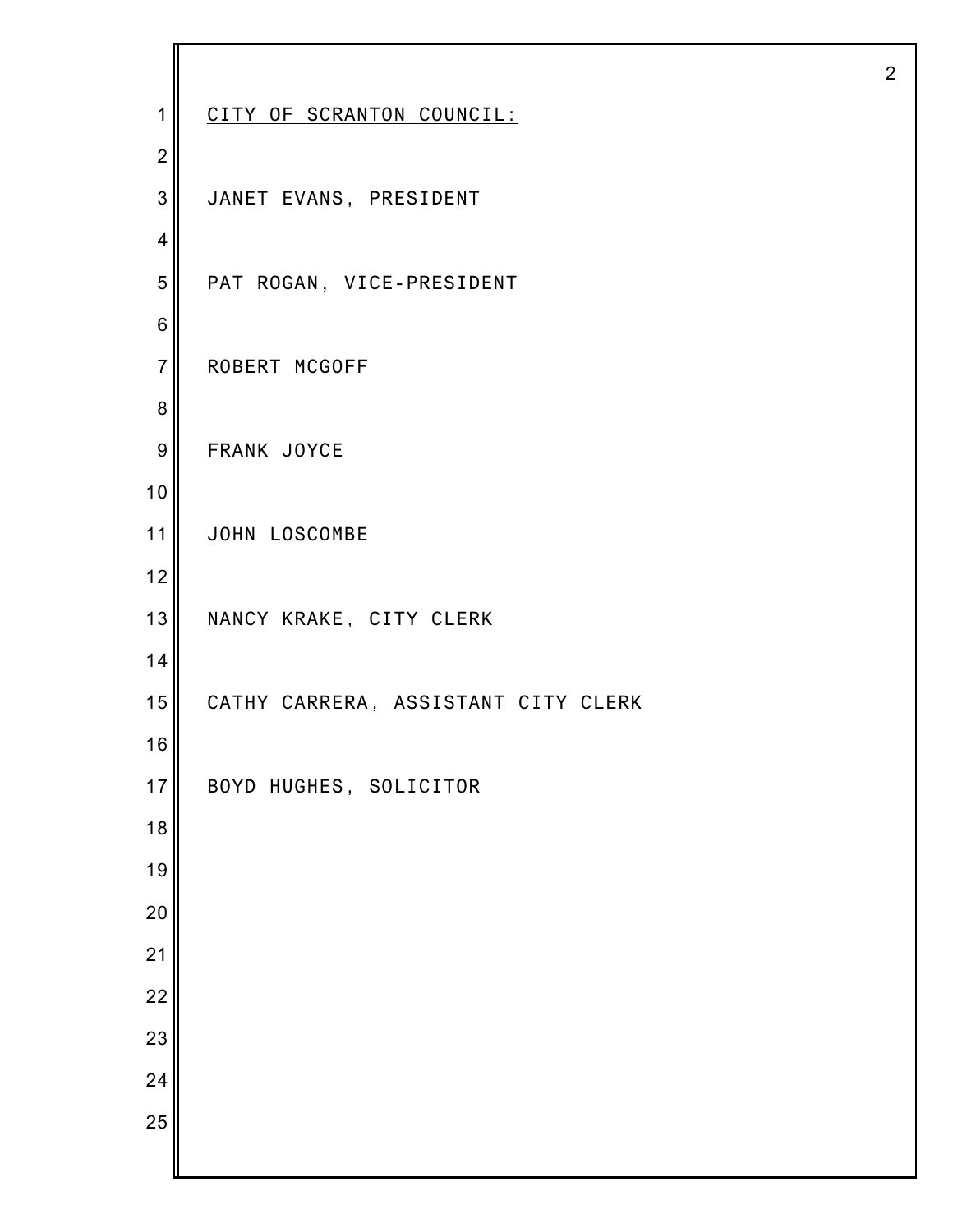|                | 3                                            |
|----------------|----------------------------------------------|
| 1              | MS. EVANS: Call this public hearing          |
| $\overline{2}$ | to order. Roll call, please.                 |
| 3              | MS. CARRERA: Mr. McGoff.                     |
| 4              | MR. MCGOFF: Here.                            |
| 5              | MS. CARRERA: Mr. Rogan.                      |
| 6              | MR. ROGAN: Here.                             |
| $\overline{7}$ | MS. CARRERA: Mr. Loscombe.                   |
| 8              | MR. LOSCOMBE: Here.                          |
| 9              | MS. CARRERA: Mr. Joyce.                      |
| 10             | MR. JOYCE: Here.                             |
| 11             | MS. CARRERA: Mrs. Evans.                     |
| 12             | MS. EVANS: Here. Notice is hereby            |
| 13             | given that Scranton City Council will hold a |
| 14             | public hearing on Thursday, January 26,      |
| 15             | 2012, at 6:00 p.m. in council chambers,      |
| 16             | Second Floor, Municipal Building, 340 North  |
| 17             | Washington Avenue, Scranton, Pennsylvania.   |
| 18             | The purpose of said public hearing is to     |
| 19             | hear testimony and discuss the following:    |
| 20             | FILE OF COUNCIL NO. 10, 2012 -               |
| 21             | AMENDING FILE OF COUNCIL NO. 40, 2010, AS    |
| 22             | AMENDED ENTITLED, "AN ORDINANCE AUTHORIZING  |
| 23             | THE MAYOR AND OTHER APPROPRIATE OFFICIALS OF |
| 24             | THE CITY OF SCRANTON TO TAKE ALL NECESSARY   |
| 25             | ACTIONS TO IMPLEMENT THE CONSOLIDATED        |
|                |                                              |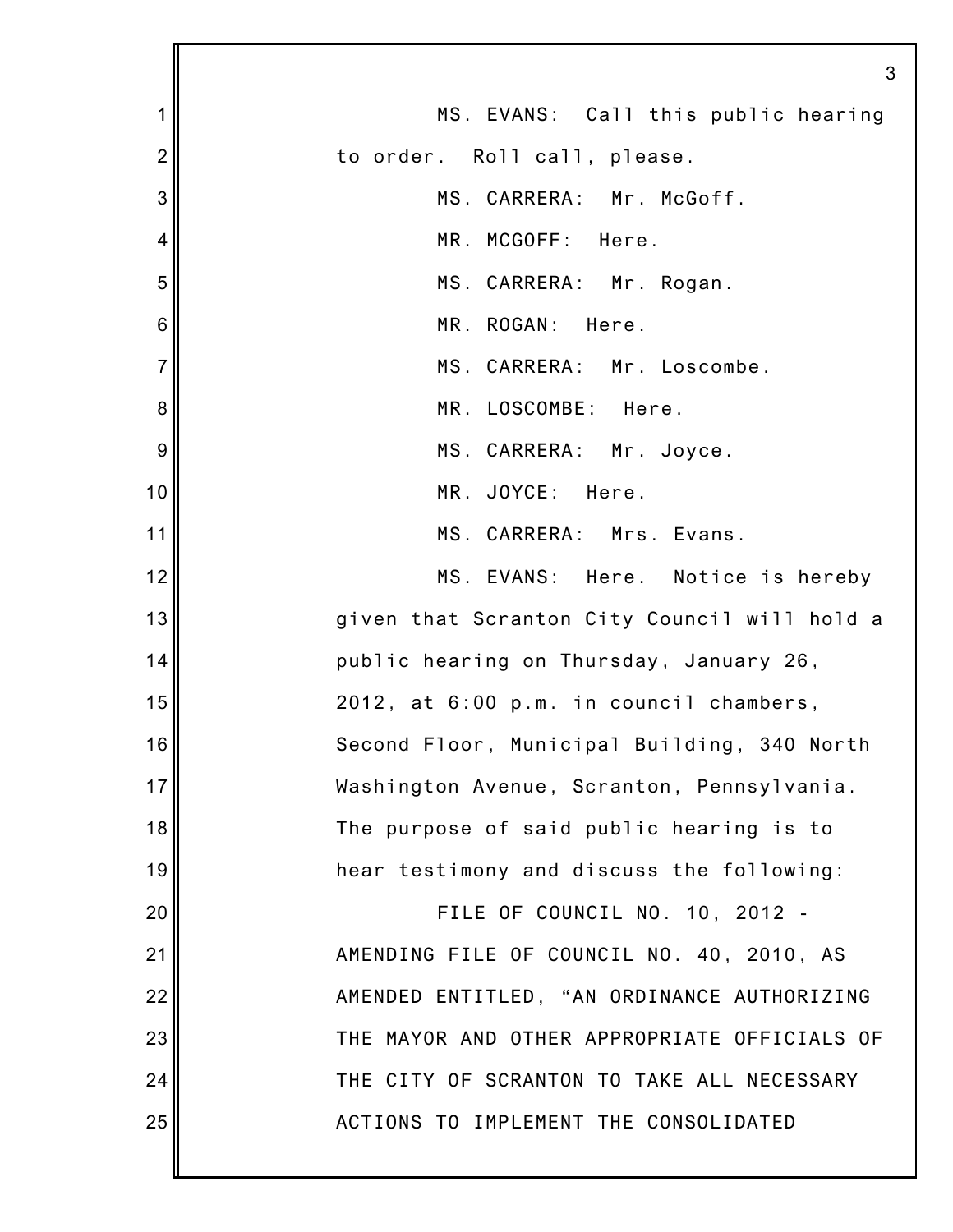SUBMISSION FOR COMMUNITY PLANNING AND DEVELOPMENT PROGRAMS TO BE FUNDED UNDER THE COMMUNITY DEVELOPMENT BLOCK GRANT (CDBG) PROGRAM, HOME INVESTMENT PARTNERSHIP (HOME) PROGRAM AND EMERGENCY SOLUTIONS GRANT (ESG) PROGRAM", BY TRANSFERRING A TOTAL AMOUNT OF \$500,000.00 FROM PROJECTS 05-15 EMERGENCY FLOOD RELIEF, 07-225 SLIBCO, 05-155 HILL NEIGHBORHOOD ASSOCIATION, 05- 172 LACKAWANNA COLLEGE (SCRANTON LACE), 10-199 SCRANTON CULTURAL CENTER, 10-237.2 CENTER FOR INDEPENDENT LIVING, 10-175 TELESPOND SENIOR SERVICES, INC. TO PROJECT 11-04. RECONSTRUCTION OF ROADS AND HANDICAP CURB CUTS. One individual has signed our speakers' sheet for this hearing. Ozzie Quinn. MR. QUINN: Thank you. Good evening. Can I pass these out to the council? MR. JOYCE: Yeah. I am a member of the executive board that is authorized to act on behalf of the Hill Neighborhood Association, Inc. The hill Neighborhood

1

2

3

4

5

6

7

8

9

10

11

12

13

14

15

16

17

18

19

20

21

22

23

24

25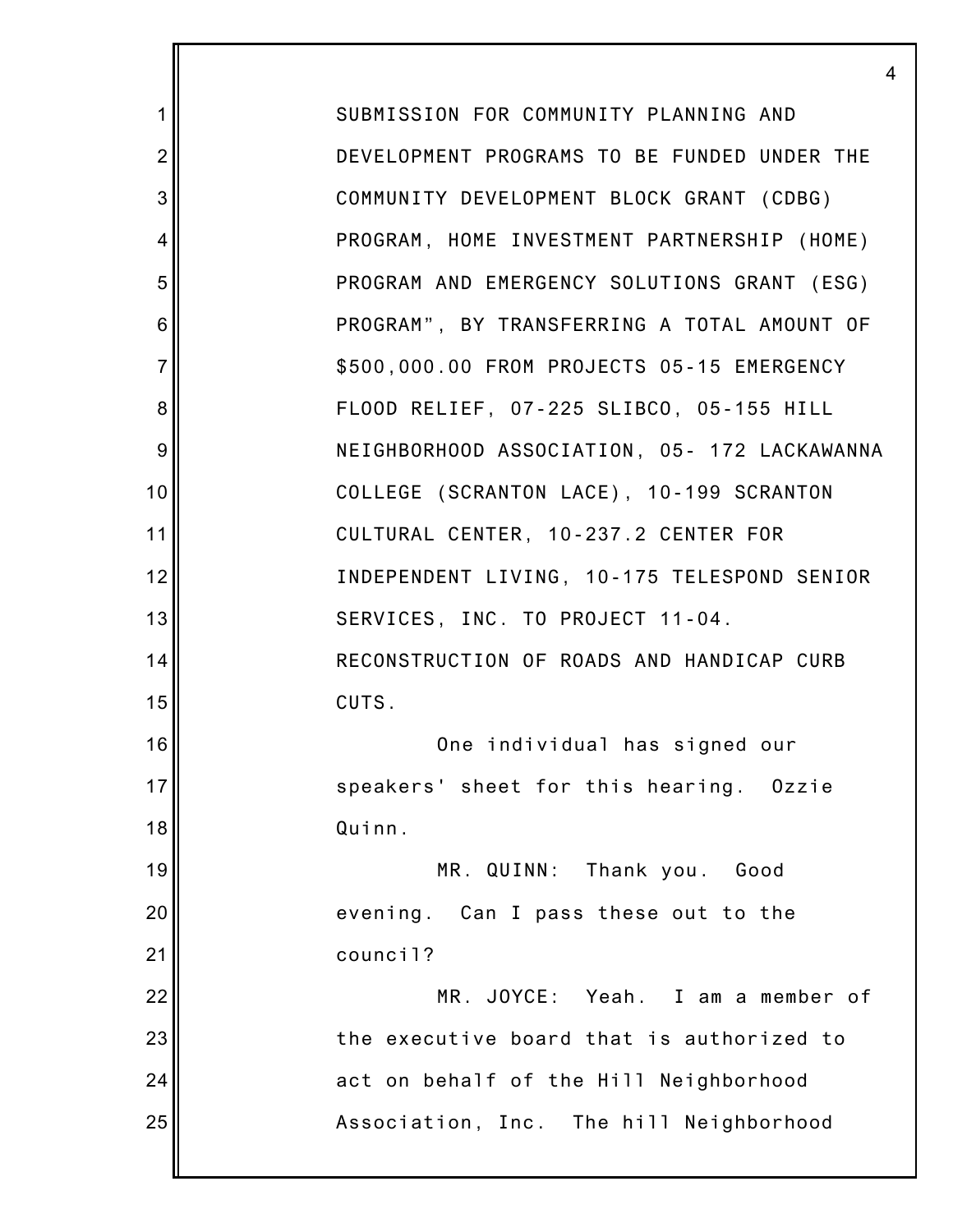Association is the 501 (c) (3) neighborhood organization in the city, and if you look at the last page of the letter, last part here, there is a letter from the president Drew Mackey which points out all of the activities that were done in the Hill Neighborhood Association building, okay?

1

2

3

4

5

6

7

8

9

10

11

12

13

14

15

16

17

18

19

20

21

22

23

24

25

On May 30, 2001, Mr. Neverosky was the president and he received an approval from the OECD executive director at that time Paul Colarossi under Mayor Connors that this is to inform you that a proposal was submitted to this office, you have that letter for funding, and has been included in the City of Scranton second area project, your project is identified in this plan for the second year which -- blah, blah, blah, and has been allocated \$30,000 in CDBG funds to renovate a house into an office service center, that would be a community facility, operated by the Hill Neighborhood Association.

I want to point out that in order to for this -- for the OECD to approve this, okay, first, the OECD gets the application,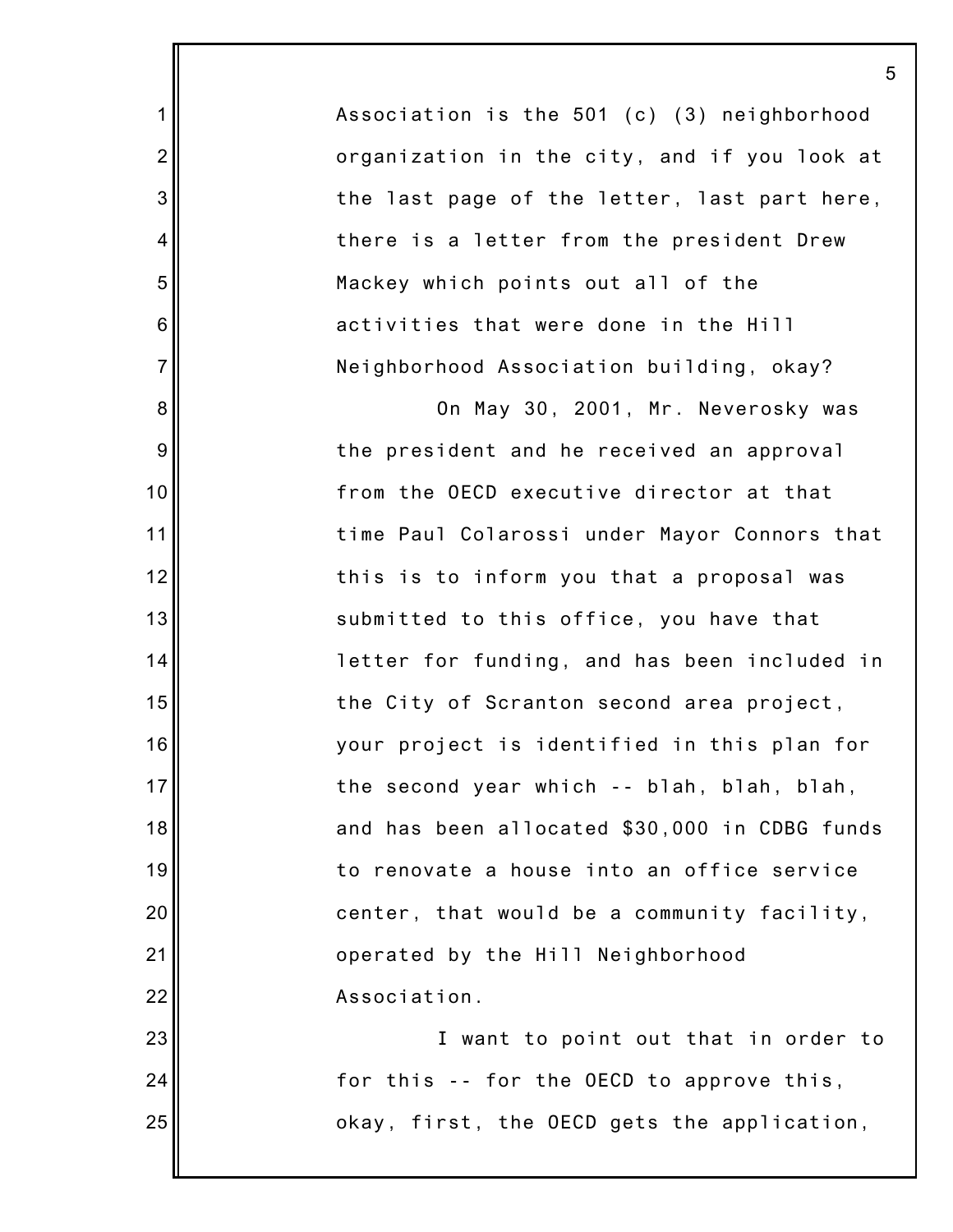they look to see if it's a low to moderate income area, which it was, which Ms. Aebli argues that it's not in a low to moderate income neighborhood. Two, they look to see if it's a community facility, which it was, so then they sent it over to the city council, city council has a public hearing, city council approves or disapproves whatever it is and it goes to the mayor and then goes to HUD.

6

1

2

3

4

5

6

7

8

9

10

11

12

13

14

15

16

17

18

19

20

21

22

23

24

25

This was 2001. Some seven months later, Mayor Doherty took over and they never saw this \$30,000. Through the years they have been asked to get different items to backup this \$30,000. They went out and they got a certified engineer and architect who redrew the design of the building for a neighborhood service center. Under the Community Development Block Grant regulations, this complies as a community facility and it's a low to moderate income neighborhood, which meets the first criteria.

So I'm going to you tonight to please delete HNA \$30,000 from that \$500,000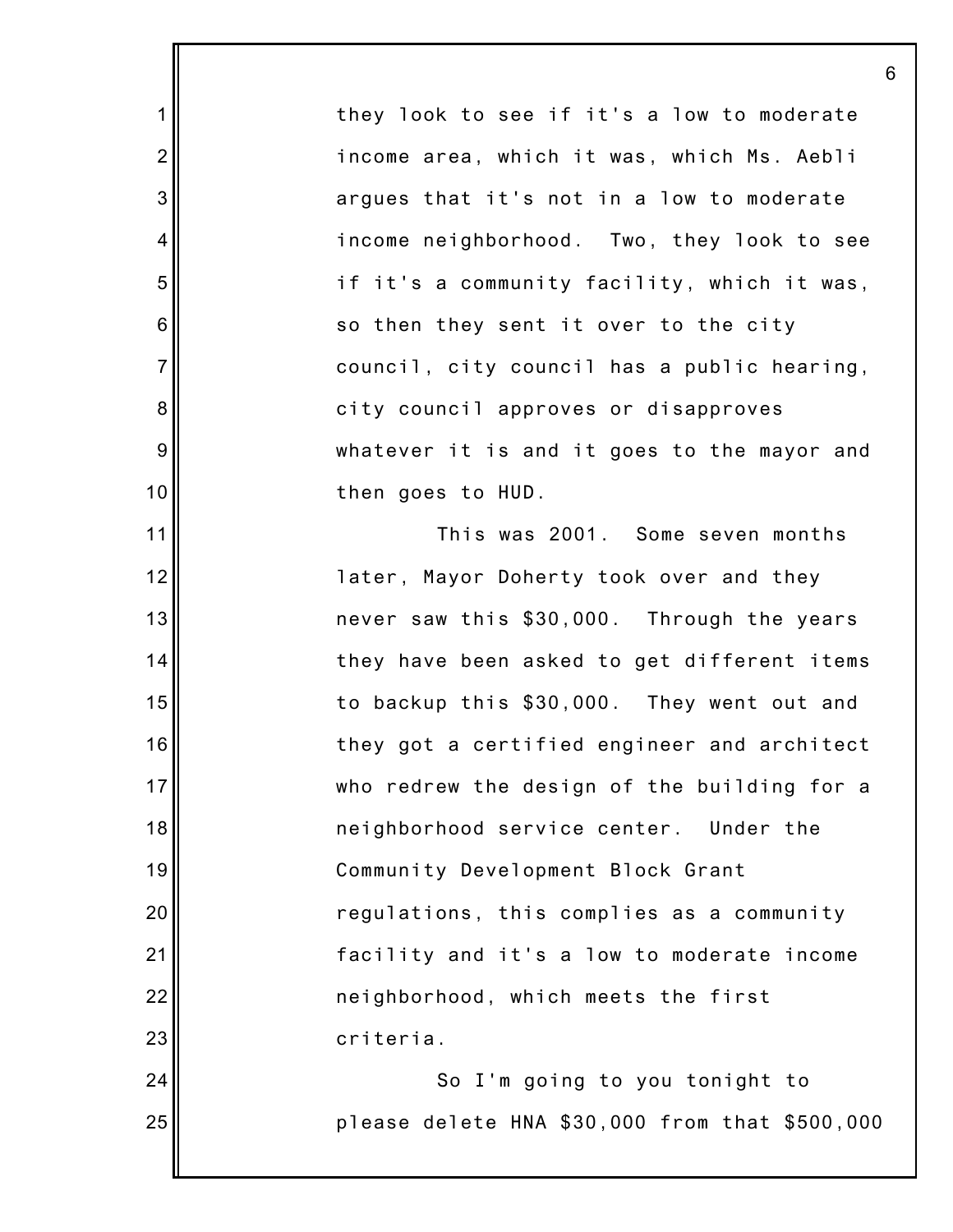until you can meet, one of your members can meet, with the Hill Neighborhood Association Executive Committee to explain and discuss this issue. I think that it's political football to use the Hill Neighborhood Association grants and it was approved by all the bodies, okay, and to find out what's going on. HUD, nobody has any answer from HUD or whatever, okay, but to just take this \$30,000 from them while it was approved by this governing body, the prior governing body, and the former mayor and the OECD would be ashame, you know? . And if you look at all of the

7

1

2

3

4

5

6

7

8

9

10

11

12

13

14

15

16

17

18

19

20

21

22

23

24

25

things that they do up there at that Hill Neighborhood Association you would be very proud of them, it's an act of organization, so please consider this to delete them out of that \$500,000 transfer until you can meet with them, okay? Thank you very much.

MS. EVANS: Thank you. Is there anyone else who cares to address council on this piece of legislation?

> MS. SCHUMACHER: Yes, one question and do we -- I believe I asked it before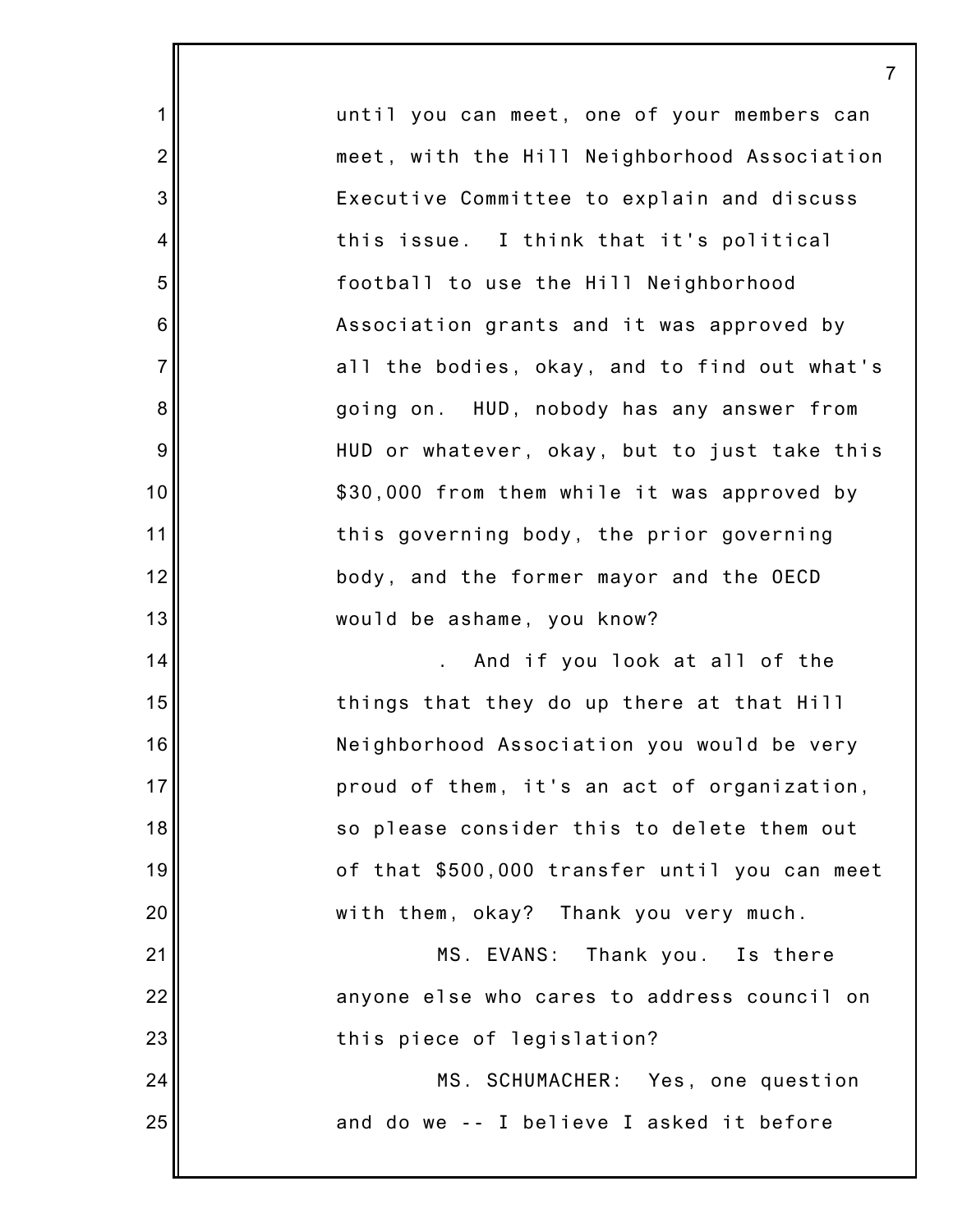|                | 8                                            |
|----------------|----------------------------------------------|
| $\mathbf 1$    | when this was introduced, what is the split  |
| $\overline{2}$ | between the curbing and actual paving and do |
| 3              | we have the list of streets that are to be   |
| 4              | paved in priority order and can you share    |
| 5              | that if you have it?                         |
| 6              | MR. ROGAN: I spoke to Linda a few            |
| $\overline{7}$ | weeks ago about that and they don't have a   |
| 8              | list, a firm list. They had a suggested      |
| 9              | list and, you know, I offered some more      |
| 10             | suggestions of streets that have mentioned   |
| 11             | at council, but as of now there is no firm   |
| 12             | list, but there is, you know, a list of      |
| 13             | suggested streets. The curb cuts are         |
| 14             | expensive. I'm not sure the exact amount of  |
| 15             | the fee, but they're not cheap, but they     |
| 16             | have to be done to be handicap accessible.   |
| 17             | MS. SCHUMACHER: I thought we got             |
| 18             | stimulus money for that?                     |
| 19             | MR. ROGAN: We may have. That was             |
| 20             | before my time on council.                   |
| 21             | MS. SCHUMACHER: Okay, well, I think          |
| 22             | we should be able to review the streets that |
| 23             | are included there in a priority order       |
| 24             | before this is approved.                     |
| 25             | MR. ROGAN: I really wish council             |
|                |                                              |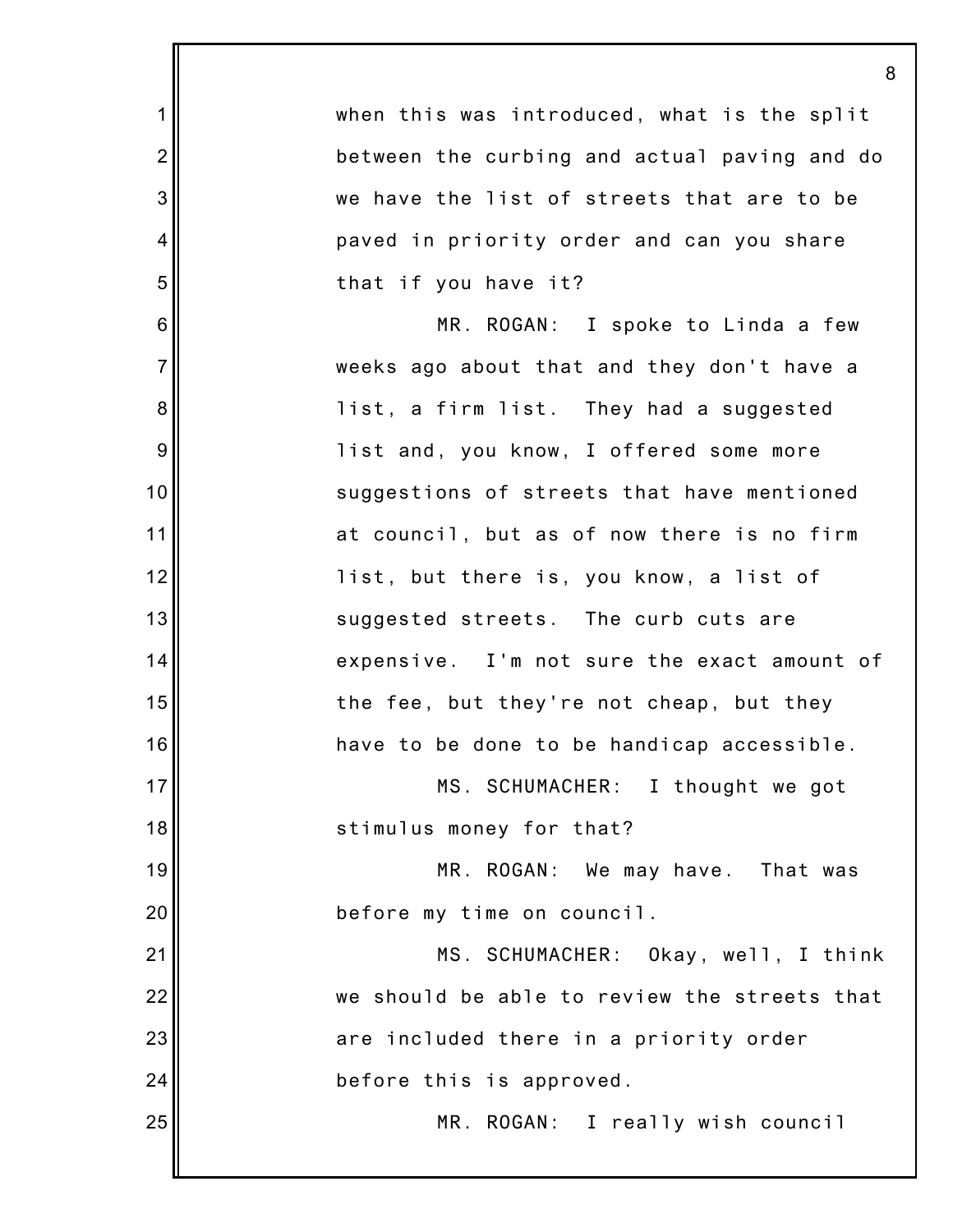|                | 9                                            |
|----------------|----------------------------------------------|
| 1              | was able to draft the list ourselves, but we |
| $\overline{2}$ | are not. We receive, you know, the same      |
| 3              | streets week after week.                     |
| 4              | MS. EVANS: They give us the list.            |
| 5              | MR. ROGAN: Yeah, they give us the            |
| 6              | list.                                        |
| $\overline{7}$ | MR. EVANS: And they make the                 |
| 8              | selection it appears Ms. Aebli in            |
| 9              | conjunction with the DPW director so that    |
| 10             | council has never assigned any streets to    |
| 11             | that list and the list is always given to us |
| 12             | after the fact.                              |
| 13             | MS. SCHUMACHER Okay. Thank you.              |
| 14             | MR. MORGAN: Yes. I would just like           |
| 15             | to echo what Mr. Quinn said about the Hill   |
| 16             | Neighborhood Association's funding. I think  |
| 17             | it should be deleted, also. I just was       |
| 18             | there a couple of times on cleanups, I know  |
| 19             | they have done a lot of important things and |
| 20             | Mr. Neverosky had spoke about how the Hill   |
| 21             | Neighborhood Association tried to get that   |
| 22             | money over an extended period of time and I  |
| 23             | just think it's improper to move that money  |
| 24             | and I think that money should be protected,  |
| 25             | and that's all I have.                       |
|                |                                              |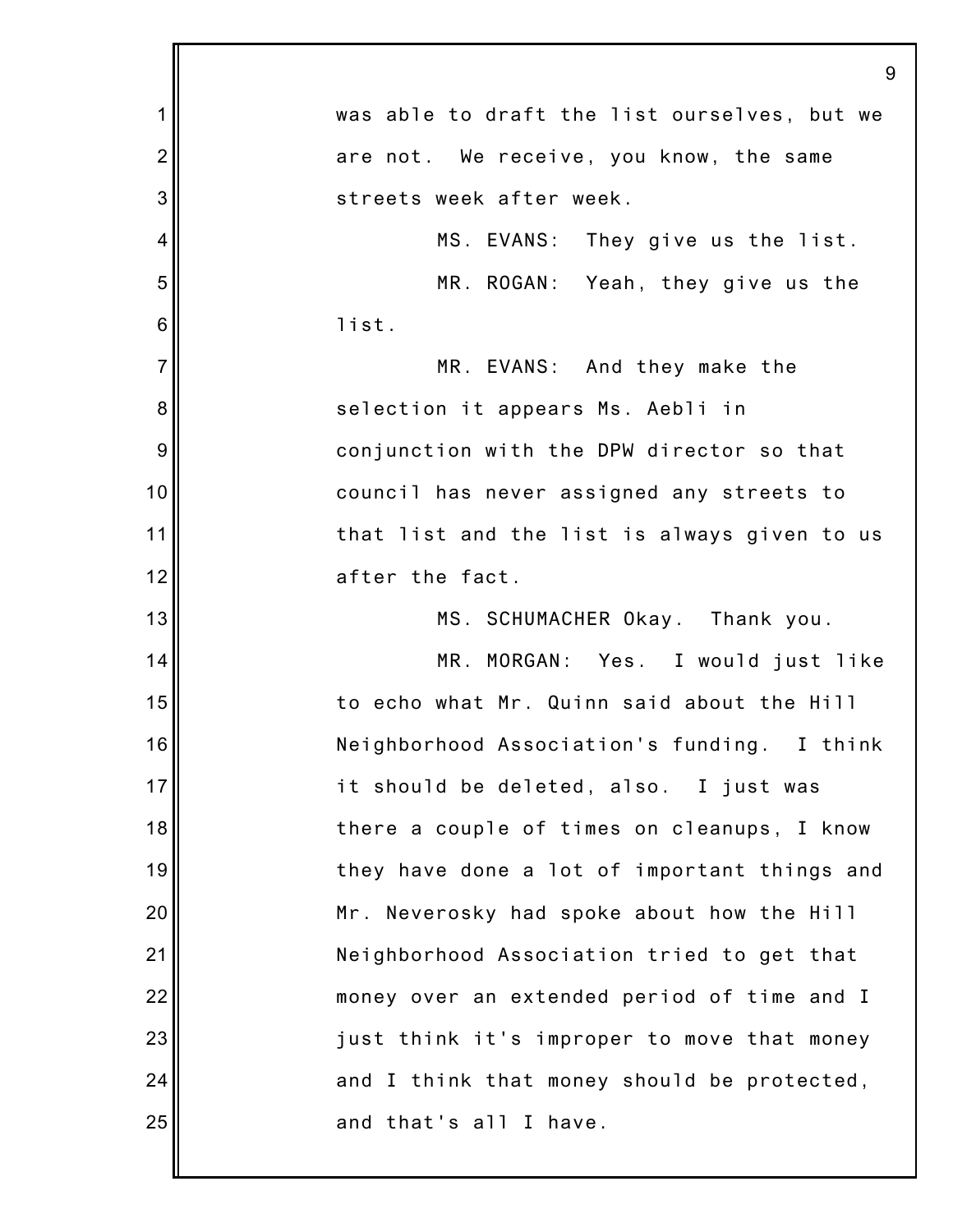|                | 10                                           |
|----------------|----------------------------------------------|
| 1              | MR. JOYCE: Thank you.                        |
| $\overline{2}$ | MS. EVANS: Thank you.                        |
| 3              | MR. DOBRZYN: This hearing is based           |
| 4              | on improvements to streets and curb cuts and |
| 5              | so forth?                                    |
| 6              | MR. JOYCE: Yes.                              |
| $\overline{7}$ | MR. DOBRZYN: Well, it's nothing              |
| 8              | that we have now, but we really need an      |
| 9              | inspection system for the repairs with the   |
| 10             | gas, water and sewer because we have spent a |
| 11             | lot of money fixing the streets like Moosic  |
| 12             | Street and it's a mess already, the 700 and  |
| 13             | 800 block of Moosic Street, the Sewer        |
| 14             | Authority has been in there, maybe somebody  |
| 15             | else, I'm not sure, but the repairs are      |
| 16             | totally, totally unacceptable and it's       |
| 17             | ashame.                                      |
| 18             | That's not a Scranton street, but            |
| 19             | the same thing happens everywhere throughout |
| 20             | Scranton, we no sooner spend a lot of money  |
| 21             | on the street and the next thing you know    |
| 22             | they come in and install the potholes later, |
| 23             | and you people get to hear all about it year |
| 24             | in and year out on your computer you         |
| 25             | probably have 30 different e-mails every     |
|                |                                              |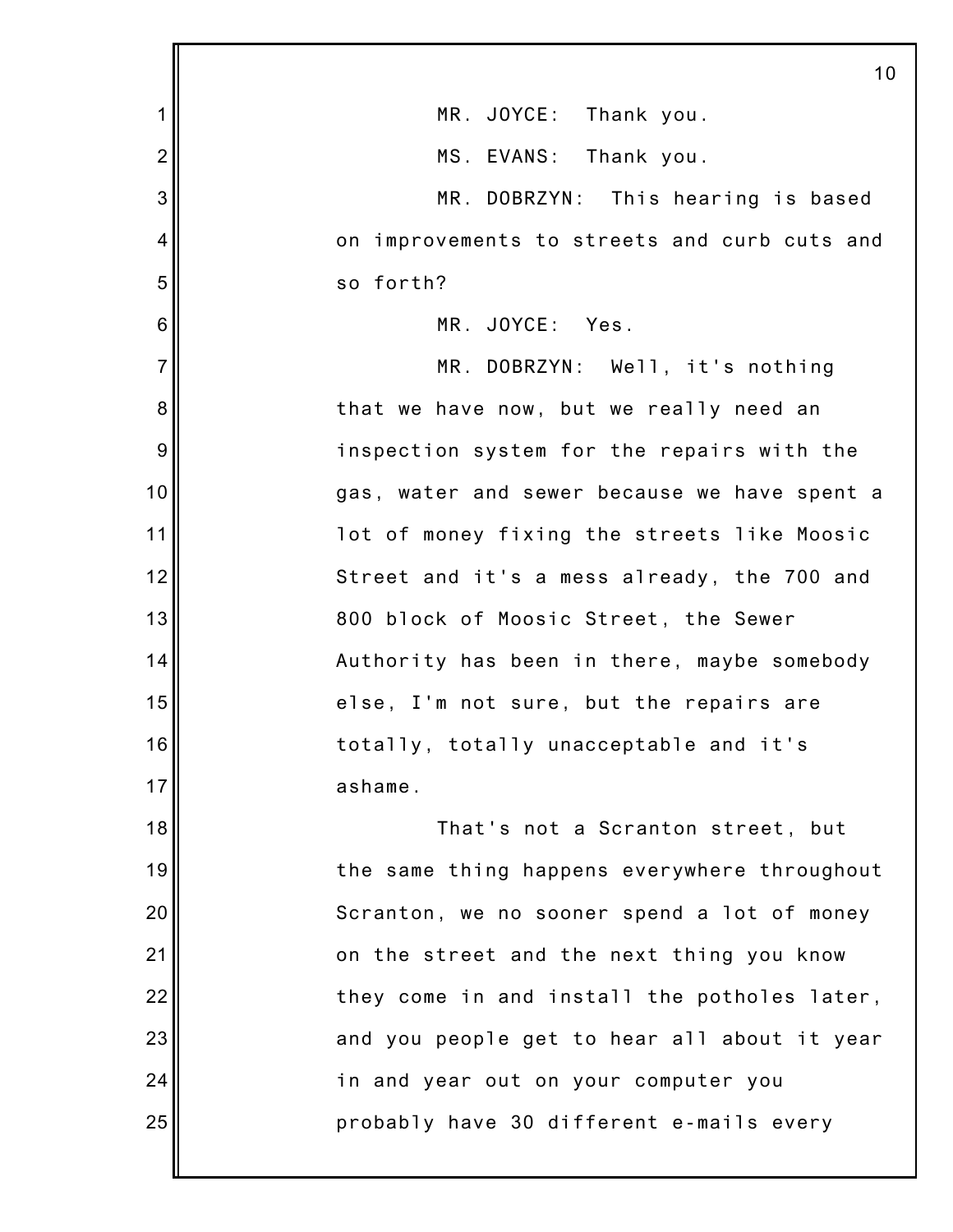week on the pothole and most of them are by and large the -- so we really need a pothole inspector in this town if we can find anybody from DPW or whatever to start going around and inspecting these jobs after they are done after the digging and the repairs that were done.

1

2

3

4

5

6

7

8

9

10

11

12

13

14

15

16

MS. EVANS: Actually the city does employ a pave cut inspector whose job it is to handle, you know, whatever projects are done by the utility companies that disturb the road conditions on city streets and they must be repaired to the condition, to the prior condition.

MR. DOBRZYN: Yes.

MS. EVANS: So I don't know --

17 18 19 20 21 22 23 24 25 MR. DOBRZYN: I mean, if it has to be done, it has to be done. Nobody wants a gas leak that could flatten a whole neighborhood, but therein again when you spend thousands of dollars on the street only to have it done by the gas or sewer ors somebody else it's really ashame and it costs us a lot of money and a lot of -- MS. EVANS: So then probably then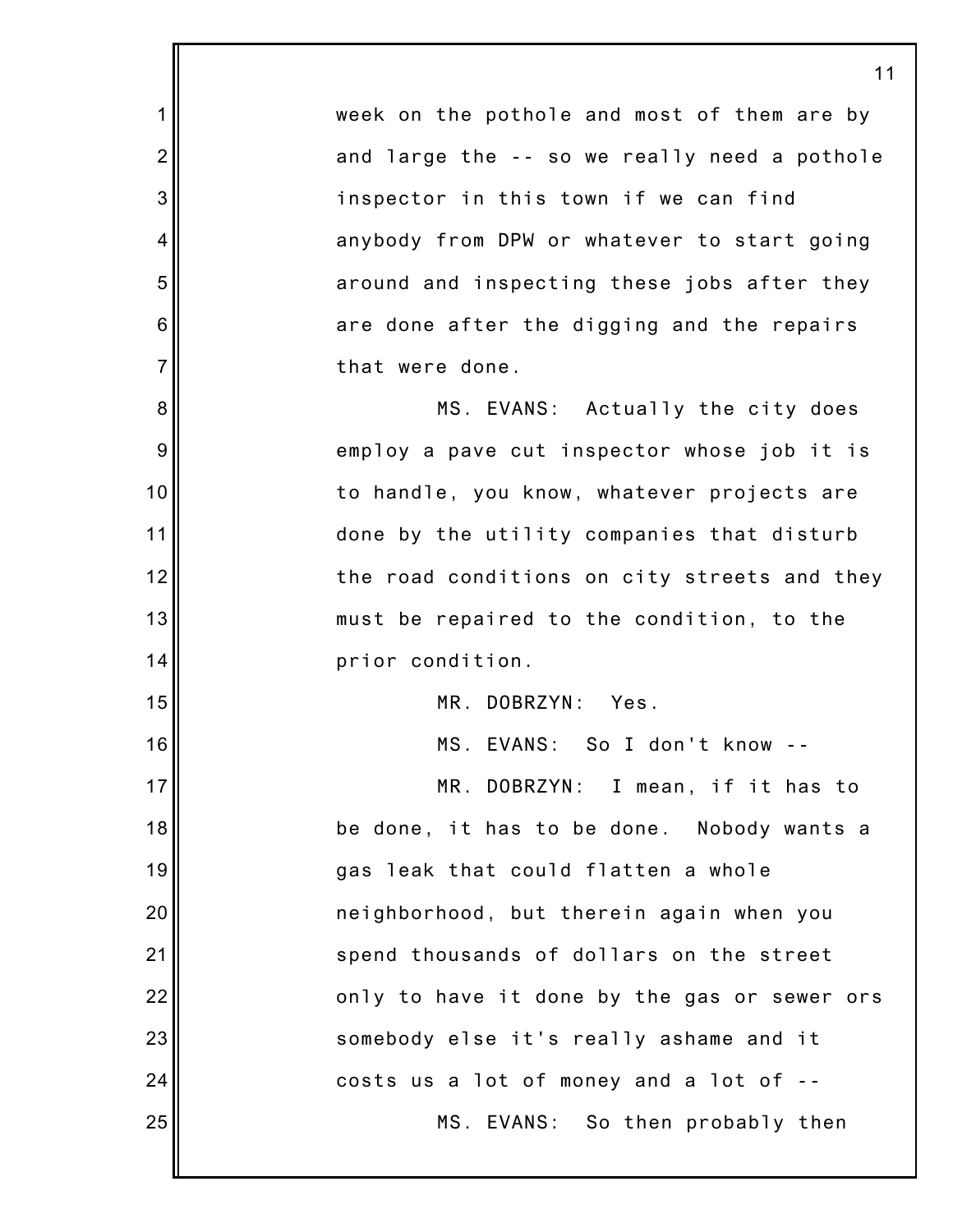the best thing that could happen is that either Ms. Aebli or the DPW director perhaps might be in touch with the utility companies to ascertain when and where they intend to pursue projects within the city and those streets really then should be paved until they finish.

1

2

3

4

5

6

7

8

9

10

11

12

13

14

15

16

17

18

19

20

21

22

23

24

25

MR. DOBRZYN: Right. But therein again even if they have to do an emergency repair we should some kind of inspector to go over it, and it's just food for thought in the future, it hasn't been done in the past, and I think there is a lot of money to be saved there and a lot of streets that could be a lot of nicer even though we spent the money anyway. Thank you.

MS. EVANS: Thank you. Is there anyone else? This public hearing is adjourned.